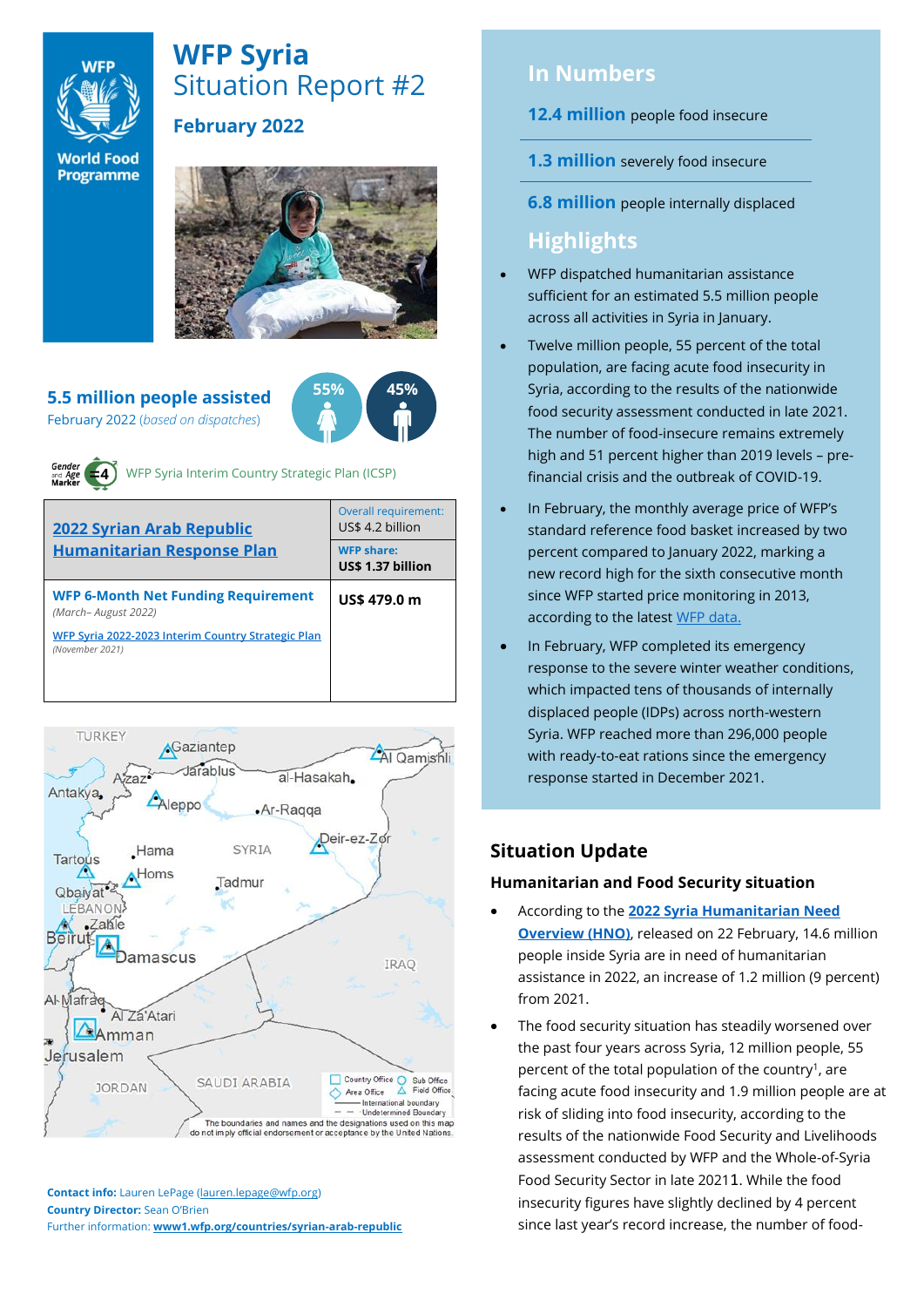insecure people remains extremely high and 51 percent higher than 2019 levels preceding the financial crisis and the COVID-19 outbreak.

- The acute food insecure figure includes 1.9 million people residing in camp settings who are considered fully dependent on humanitarian assistance.
- The assessment data found that returnees are by far the most affected by the deteriorating food security situation, with a higher prevalence of food insecurity found among assessed returnees, followed by internally displaced people (IDPs).

#### **Economic situation**

- In February, the monthly average price of WFP's standard reference food basket increased by two percent compared to January 2022, according to the latest [WFP Syria Market Price Watch Bulletin](https://reliefweb.int/report/syrian-arab-republic/syria-country-office-market-price-watch-bulletin-issue-87-february-2022). In February, the nationwide average reference food basket price reached SYP 231,004 (USD 92.4 at the official exchange rate of SYP 2,500/USD), marking a new record high for the sixth consecutive month since WFP started price monitoring in 2013.
- As the implications of the Ukraine crisis materialize, the cost of food commodities and fuel are increasing, affecting food assistance and public markets.

### **North-Western Syria**

- In February, WFP completed its emergency response to the severe winter weather conditions, which impacted tens of thousands of internally displaced people (IDPs) across north-western Syria. WFP reached more than 296,000 people with ready-to-eat rations since the emergency response started in December 2021.
- The Camp Coordination and Camp Management (CCCM) cluster recorded more than 9,000 displacements in north-western Syria in February, with departures principally occurring from Dana, Ariha and A'rima subdistricts. The main locations where displaced people arrived included Dana, Maaret Tamsrin and Ariha subdistricts. The top three needs reported for newly displaced persons were food security and livelihood, winterization assistance, and shelter.

#### **North-Eastern Syria**

• Most of the 45,000 originally displaced following the Islamic State of Iraq and the Levant (ISIL) militants' attack on Ghweiran prison in southern Al-Hasakeh city in January returned to their homes. As part of the emergency response, WFP provided emergency food assistance to newly displaced families during the initial days of displacement, reaching some 12,800 people. WFP also provided general food baskets to IDP

returnees in Ghweiran neighbourhood reaching 37,400 people in February.

# **WFP Operations**

• WFP dispatched food and nutrition assistance sufficient for an estimated 5.5 million people across all activities in Syria in February. Additionally, US\$ 3.2 million in cashbased transfers (CBT) was distributed to 162,500 WFP beneficiaries.

#### **General Food Assistance (GFA) Programme**

- In February, WFP dispatched GFA sufficient for some 5.3 million people across all 14 Syrian governorates.
- Due to insecurity and delays in receiving necessary approvals from Al-Hasakeh Governor's office, WFP was not able to complete the February dispatch plan for north-eastern Syria. Thus, the February cycle was extended into March to reach all beneficiaries.
- Cross-border deliveries from Turkey accounted for 27 percent of the total WFP general food assistance dispatched. This includes food rations for some 1.4 million people in areas of Idlib and Aleppo governorate inaccessible from inside Syria.

#### **Livelihoods, Resilience and Social Safety Nets**

• WFP reached some 5,000 people under its livelihoods, resilience, and social safety-nets-projects by providing kitchen gardens, food processing units, and thyme cultivation assistance across many governorates in Syria.

#### **School Feeding Programme**

- In February, WFP reached some 389,500 children with fortified date bars in 1,362 schools across the country. WFP also distributed fortified date bars to 4,779 children receiving non-formal education in IDP camps in northeastern Syria.
- The fresh meals programme reached 31,500 children in Aleppo in February 2021.
- WFP also supported 37,200 out of school children with food vouchers in Al Hasakeh, Aleppo, Damascus, Dar'a, Deir Ezzor, Hama, Homs, Lattakia, Quneitra, Rural Damascus and Tartous governorates.

#### **Nutrition Programme**

- WFP dispatched nutrition products for the prevention of acute malnutrition and micronutrient deficiencies for 237,300 children (6-23 months old) and Pregnant and Lactating Women and Girls (PLWG). This includes some 67,000 PLWG who received CBT to purchase fresh food from WFP-contracted shops.
- WFP dispatched nutrition products for the treatment of moderate acute malnutrition for 16,700 children and PLWG for one month.